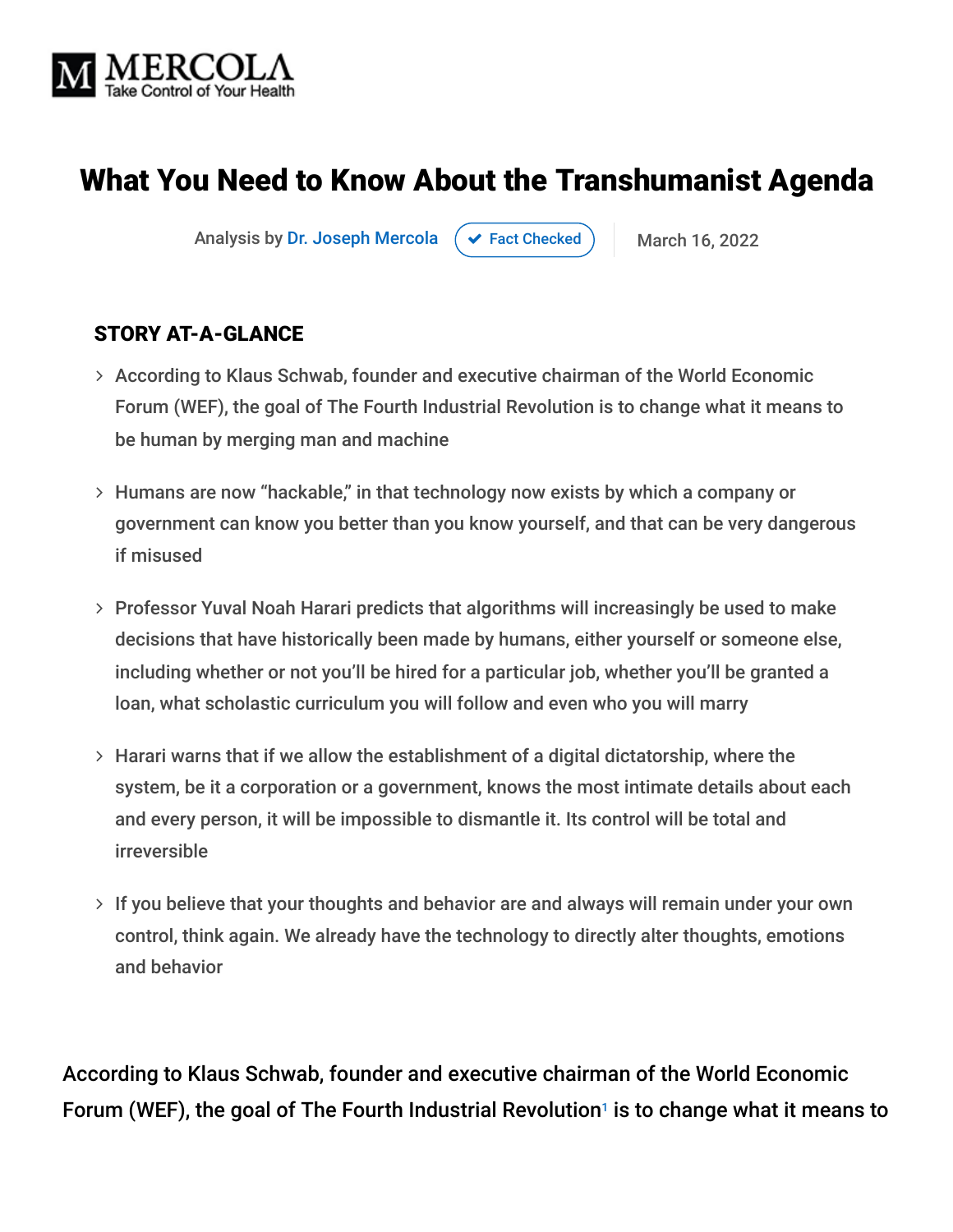be human by merging man and machine. In short, while the term "transhumanism" is not being used, that's exactly where the global cabal intends to take us, willing or not.

In a November 2019 interview with CNN,<sup>2</sup> history professor and bestselling author Yuval Noah Harari, a Klaus Schwab disciple, warned that "humans are now hackable animals," meaning, the technology now exists by which a company or government can know you better than you know yourself, and that can be very dangerous if misused.

He predicted that algorithms will increasingly be used to make decisions that historically have been made by humans, either yourself or someone else, including whether or not you'll be hired for a particular job, whether you'll be granted a loan, what scholastic curriculum you will follow and even who you will marry.

# Profound Dangers Ahead

There's also an ever-increasing risk of being manipulated by these outside forces that you're not even fully aware of. Looking back over the last two years, it's rather easy to confirm that mass manipulation is taking place at a staggering scale, and that it's phenomenally effective.

As noted by Harari in 2019, $^{\circ}$  the available capabilities already go far beyond Orwell's "1984" authoritarian vision, and it's only going to become more powerful from here. He's certain that in short order, there will be the ability to monitor your emotional state through something as simple as a wearable wristband.

You may dutifully smile and clap when listening to a speech by a government official, but they'll know you're angry or don't agree with what's being said, and could therefore take action against you based on your most personal, internal emotions rather than what you outwardly express.

Importantly, Harari warned that if we allow the establishment of this kind of digital dictatorship, where the system, be it a corporation or a government, knows the most intimate details about each and every person, it will be impossible to dismantle it. Its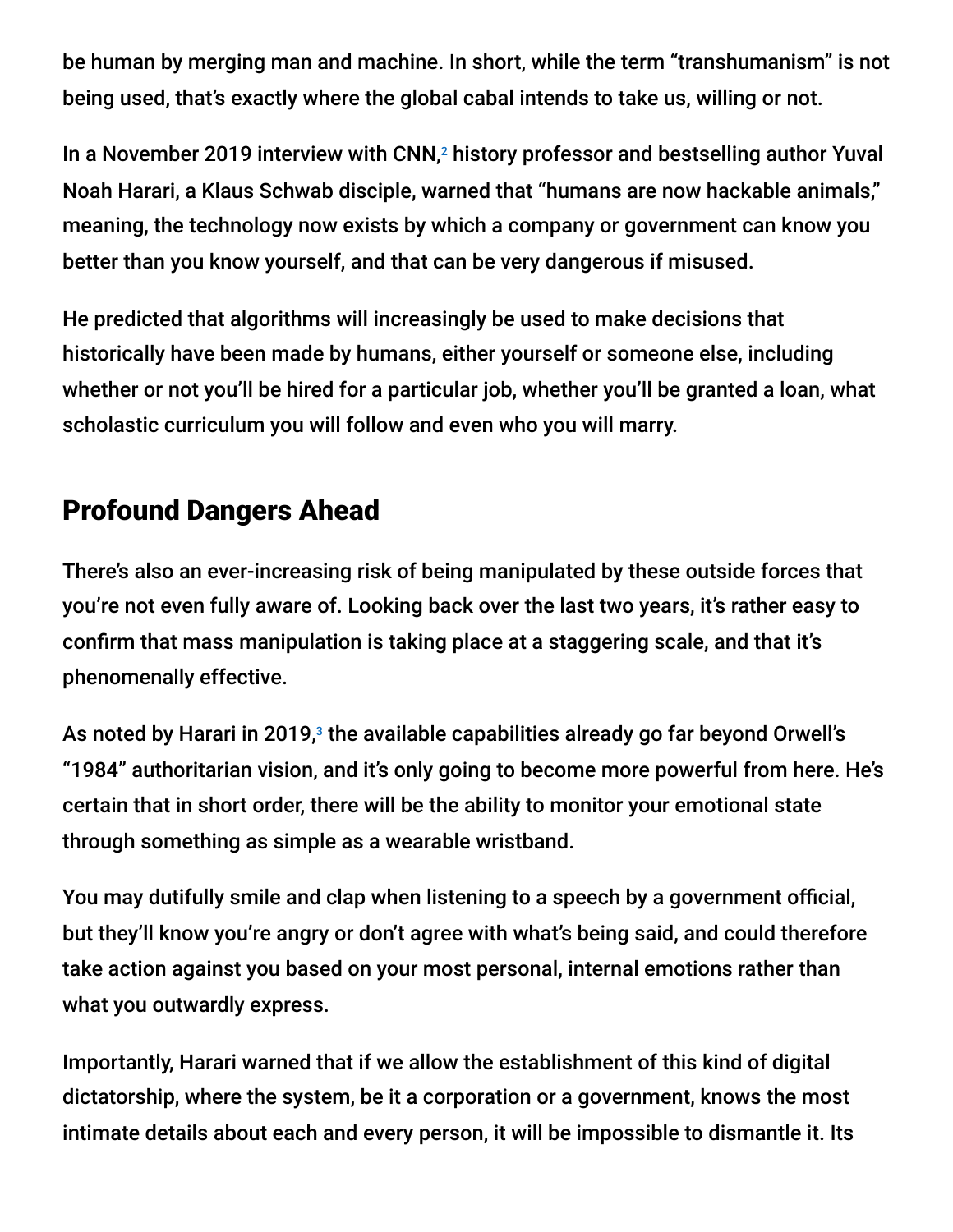control will be total and irreversible. And, Harari believes we may have only a decade, at most two, to prevent this digital dictatorship from taking over.

# Reengineering Life Itself

Harari also discussed the coming transhumanism at the WEF's 2020 annual meeting in Davos (above), and in this speech, he went even further. Not only does the global elite have the technological capability to create a global digital dictatorship, but "elites may gain the power to reengineer the future of life itself."

*"For four billion years, nothing fundamental changed in the basic rules of the game of life," he said. "All of life was subject to the laws of natural selection and the laws of organic biochemistry. But this is now about to change.*

*Science is replacing evolution by natural selection with evolution by intelligent design, not the intelligent design of some god in the clouds, [but] OUR intelligent design, and the design of our 'clouds,' the IBM cloud, the Microsoft cloud. These are the new driving forces of evolution."*

It's hard to determine whether Harari is for or against transhumanism. He speaks of it as an inevitability, and something that can be used for tremendous good. But he also recognizes its profound dangers, and seems to believe we need to discuss how these technological capabilities can be used, and whether they should.

In the featured Davos speech, it sounds as though he's a proponent of this human intelligent design venture, but in his 2019 interview with CNN, he also stated that "we must never underestimate the stupidity of humans." The fact that we have the technology to design new life forms, including new kinds of humans, does not necessarily mean that we're smart enough to design something better than what natural evolution has come up with thus far.

In his Davos speech, Harari also pointed out that science is now enabling us to create life not only in the organic realm but in the inorganic realm as well. We're talking about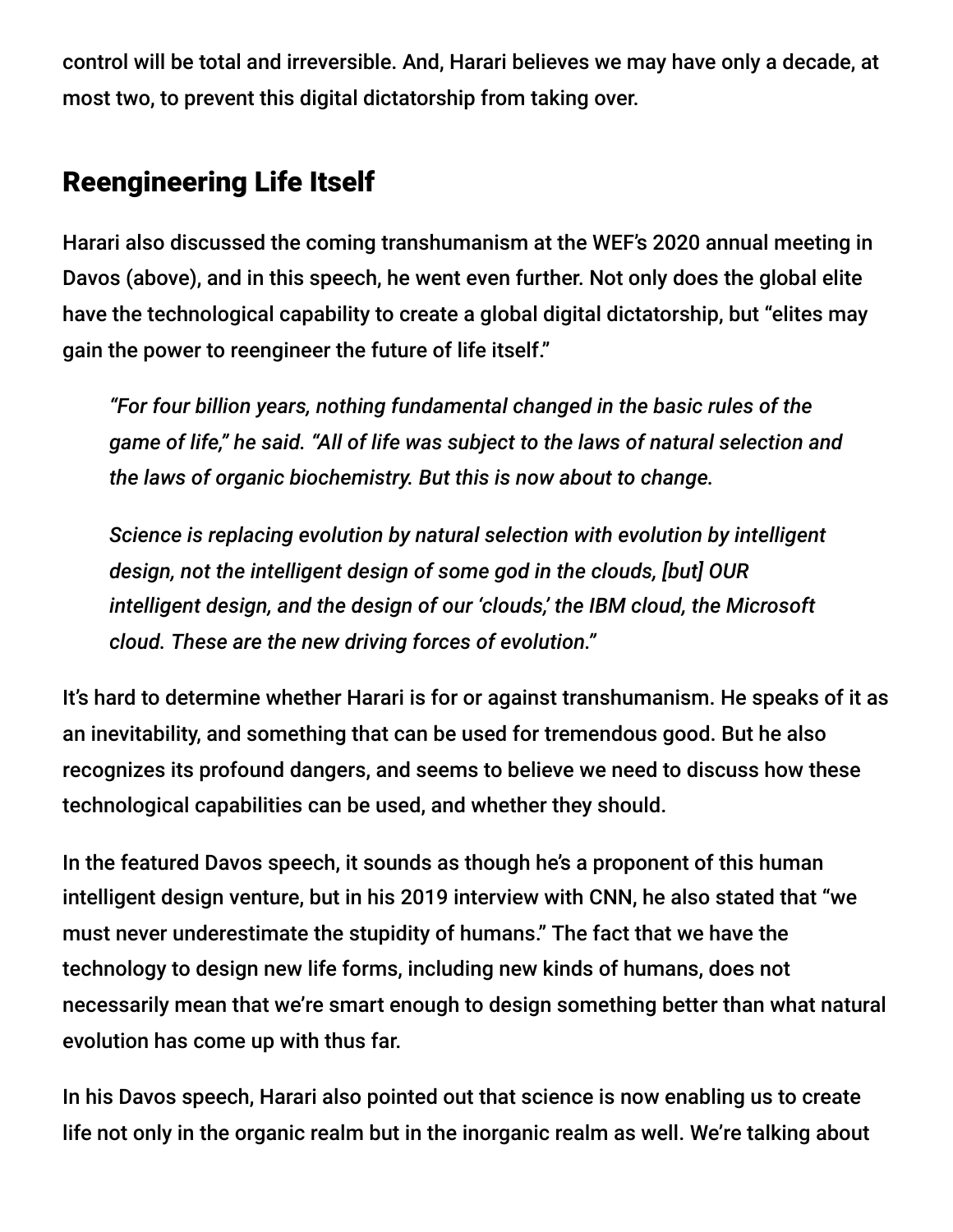"living" robots and the like. He also raises the question as to who "owns" your DNA, if it can be charted and hacked. Does it belong to you, a corporation, or the government?

# 'The Days of Free Will Are Over'

Whatever Harari's true feelings about transhumanism, he emphatically states that the idea that we have a soul and free will, those days "are over." In other clips that have been inserted into the featured video, Harari predicts that in the future, people will be able to look back and see that the COVID pandemic was the turning point where biological surveillance took over and became norm.

The explanation for how that was able to occur is given by Schwab, who has publicly admitted (see featured video) that participants in the WEF's Young Global Leaders program have "penetrated the cabinets" of many world governments.

In Canada, for example, about half the politicians, including Prime Minister Justin Trudeau, have taken Schwab's training. Schwab is all about ushering in transhumanism and changing what it means to be human, and his minions of global leaders are sure doing everything they can to make those dreams a reality. This is a dystopian future WEF and its global allies are actively trying to implement, whether humanity at large agrees with it or not.

### Changing What It Means To Be Human

Schwab dreams of a world in which humans are connected to the cloud, able to access the internet through their own brains. This, of course, also means that your brain would be accessible to people who might like to tinker with your thoughts, emotions, beliefs and behavior, be they the technocratic elite themselves or random hackers.

If you believe that your thoughts and behavior are and always will remain under your own control, think again. We already have the technology to directly alter thoughts, emotions and behavior. Some of these capabilities are described in a 2021 project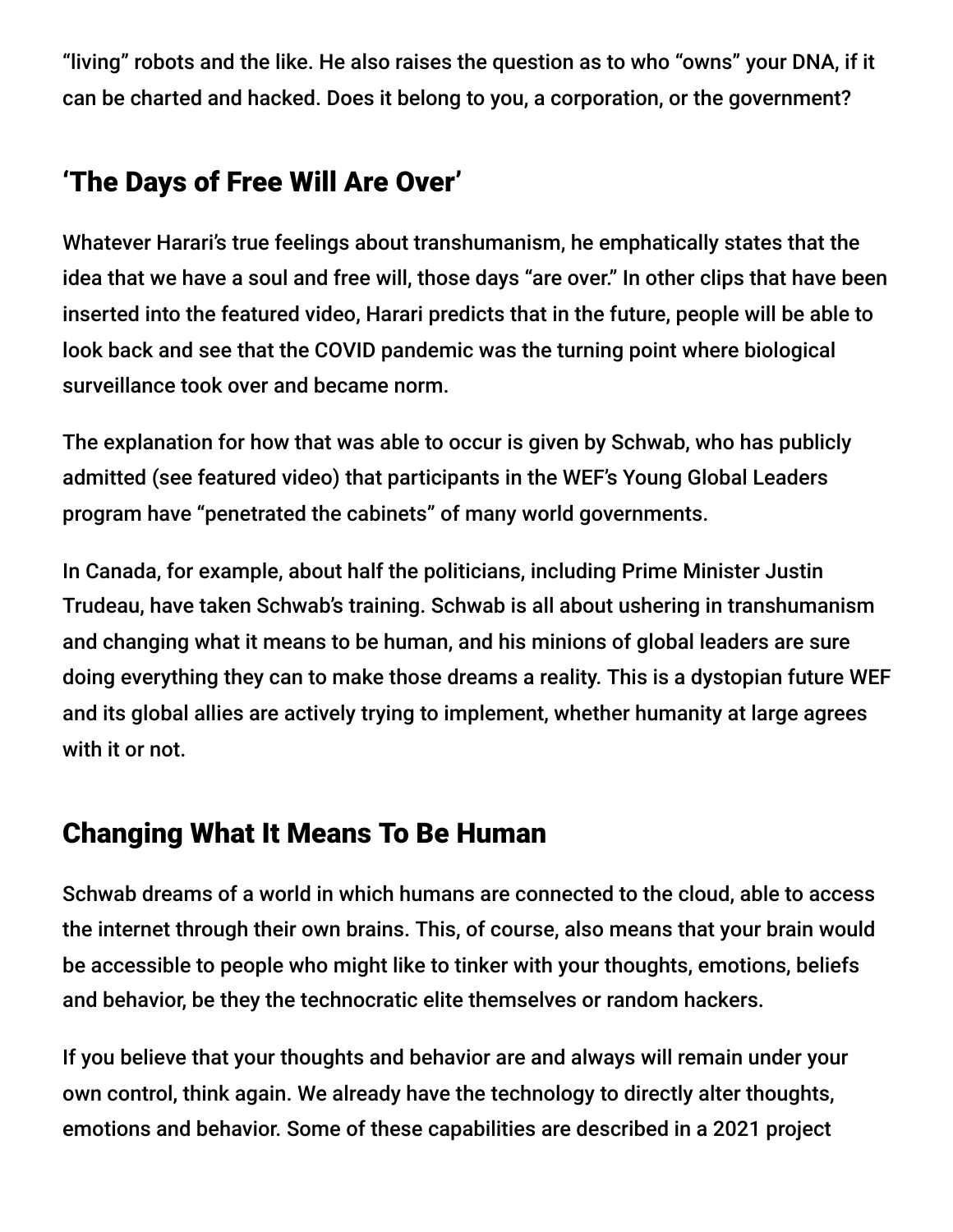report by the U.K. Ministry of Defense, created in partnership with the German Bundeswehr Office for Defense Planning.

# **<sup>66</sup> Human augmentation can 'directly enhance**<br>hehavior ' And if you can change a nerson's heh **behavior.' And if you can change a person's behavior in a positive way, you can also control it to the person's own detriment."**

The report, "Human Augmentation  $-$  The Dawn of a New Paradigm, a Strategic Implications Project,"<sup>4</sup> reviews the scientific goals of the U.K. and German defense ministries, and they are precisely what the title suggests. Human augmentation is stressed as being a key area to focus on in order to win future wars: 5

*"Human augmentation will become increasingly relevant, partly because it can directly enhance human capability and behavior and partly because it is the binding agent between people and machines."*

Key words I'd like to draw your attention to are the affirmation that human augmentation can "directly enhance behavior." If you can enhance behavior, that means you can change someone's behavior. And if you can change a person's behavior in a positive way, you can also control it to the person's own detriment.

Theoretically, absolutely anyone, any random civilian with a brain-to-cloud connection and the needed biological augmentation (such as strength or speed) could be given wireless instructions to carry out an assassination, for example, and pull it off flawlessly, even without prior training.

Alternatively, their physical body could temporarily be taken over by a remote operator with the prerequisite skills. Proof of concept already exists, and is reviewed by Dr. Charles Morgan, professor in the department of national security at the University of New Haven, in the lecture below. Using the internet and brain implants, thoughts can be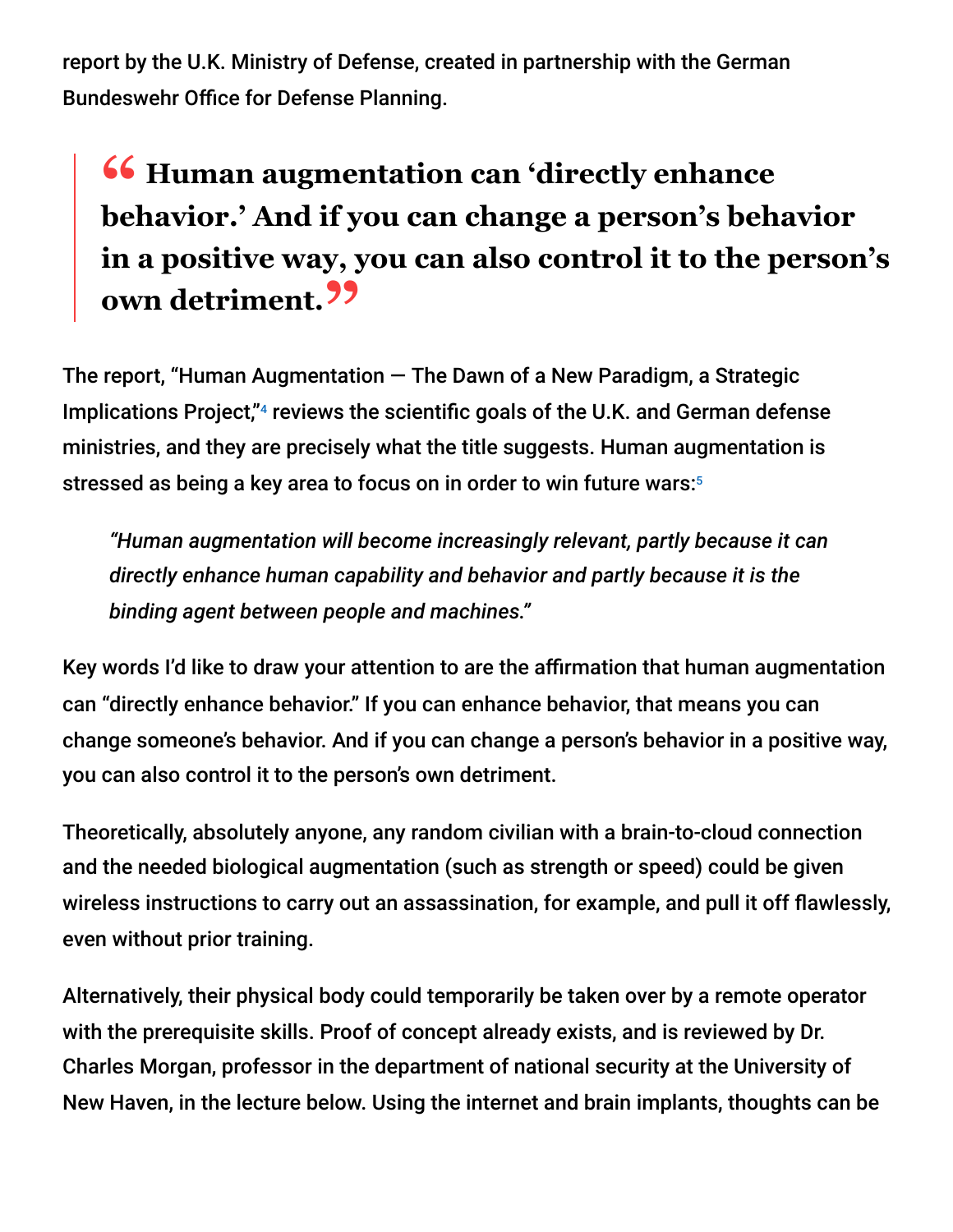transferred from one person to another. The sender can also directly influence the physical movements of the receiver.

# Project Immortality

Historically, the striving for immortality has been a faith-based venture, based in the idea that the soul is immortal while the body perishes, which is a concept I am in complete alignment with. Transhumanists more or less reverse this idea. They discard the notion of soul altogether and aim for the preservation of the perceived personality, first through radical life extension of the physical body, and later through the transfer of brain data into a replacement form.

According to Dmitry Itskov, the Russian founder of the Immortality 2045 project,<sup>6</sup> only 2% of people are ready to accept death  $-$  a statistic that he uses to justify the search for immortality through things like artificial organs, artificial body constructs, the simulation of mental processes and, ultimately, the transferring of one's mind into an artificial carrier.

The goals of this project include not only the creation of the cybernetic technologies needed to achieve an immortal body, but also the creation of "a new philosophical paradigm for humanity." Schwab has talked about the same thing, using the term "social contract" rather than "philosophical paradigm."

The Immortality 2045's vision, published in 2011, starts with the creation of the first robotic copy of a human body that can be remotely controlled by 2020. By 2025, they want an avatar into which the human brain can be transplanted at the end of life. By 2035, they want an avatar with a synthetic brain, into which the human personality can be transferred and, by 2045, they imagine a holographic-like avatar. Itskov says:<sup>7</sup>

*"The aim of the first project, known as 'Avatar,' is the creation of a robot copy of a human being controllable through a 'brain-computer' interface. When I'm asked to give the gist of this project, I tell people to recall the film 'Surrogates,'*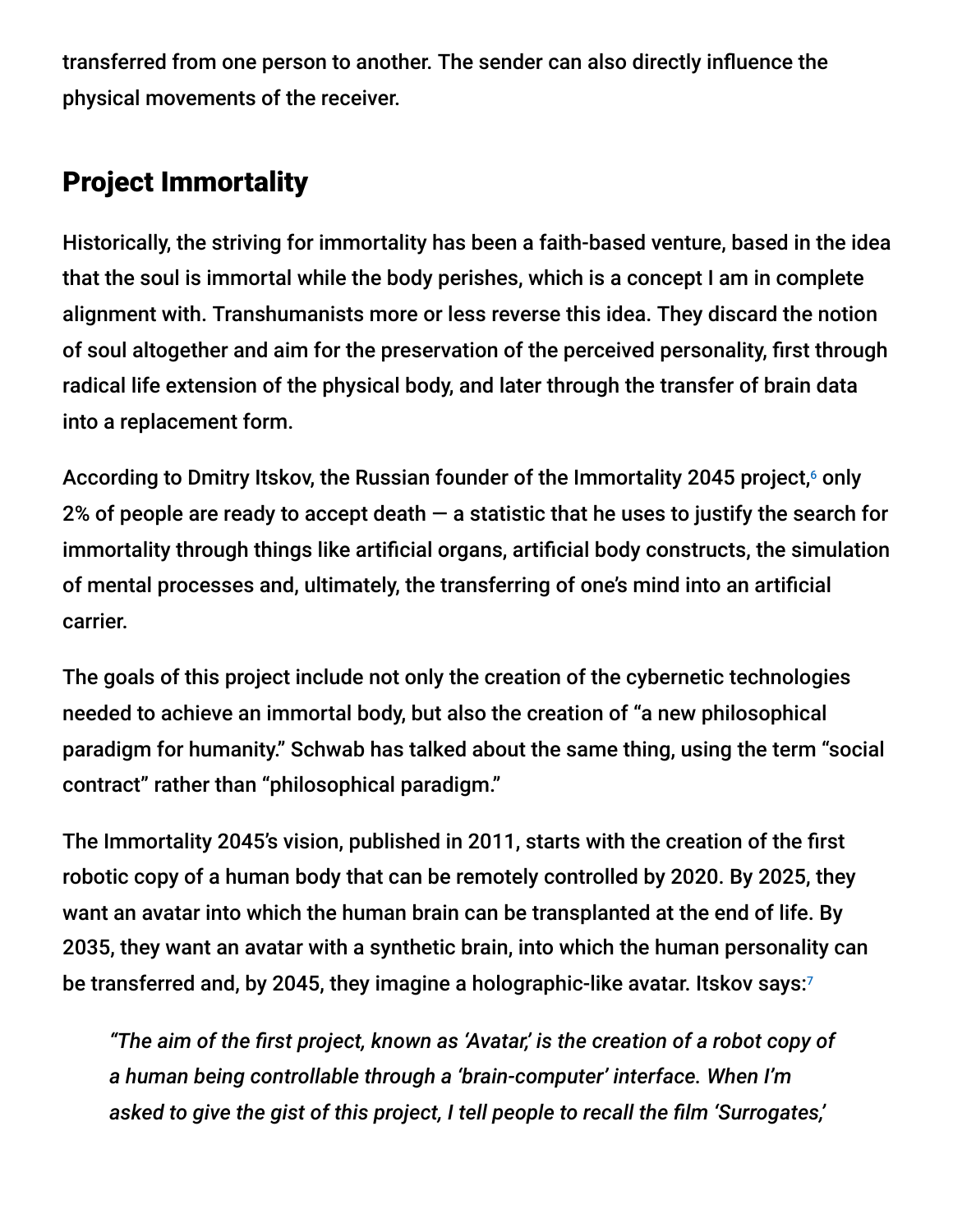*which depicts a world in which every person has an artificial body that he controls remotely.*

*The makers of that blockbuster put an accent on the negative side of such a scenario. Nonetheless, the film's highly graphic demonstration of the idea allows one to get an immediate sense of what it is."*

Does living through an avatar sound like a life devoid of spirituality to you? Not so, Itskov says, because by ending our dependency on our physical bodies, "many things will open up spiritually." I have my doubts about that, as most spiritual adepts will tell you that being hooked on technology tends to hinder rather than elevate spiritual pursuits, which are most easily achieved by living simply, in close contact with the natural world.

I just don't foresee being able to elevate spiritually when any number of outside parties can access your brain and dictate what you think, feel and believe. Transhumanists like Itskov tend to focus only on the perceived benefits of synthetic life. For example, he promises that his avatars will be affordable for everyone who wants them, regardless of income bracket.

Yet the WEF has clearly announced that by 2030, nobody will own anything, and while not clearly stated, that will likely even include your own body. So, to think that your avatar would be "yours" is probably unrealistic.

[Looked at through the lens of the WEF's Fourth Industrial Revolution, it seems the](https://takecontrol.substack.com/p/5g-cyborg-ecosystem) **plan is for the elite to literally own all of humanity**, which will be refashioned to their own liking. And, if people can be hacked and controlled remotely, then we can be sure they will be. That's particularly true for synthetic or mechanical avatars that can't "live" or remain "conscious" without a cloud connection.

### Resource to Understand the Transhuman Agenda — Blockchained

Corey Lynn is a top-notch investigative journalist who covers topics the mainstream won't touch, including the transhumanist agenda. On her website, <mark>[Corey's Digs](https://www.coreysdigs.com/technology/the-global-landscape-on-vaccine-id-passports-part-4-blockchained/),</mark>8 you can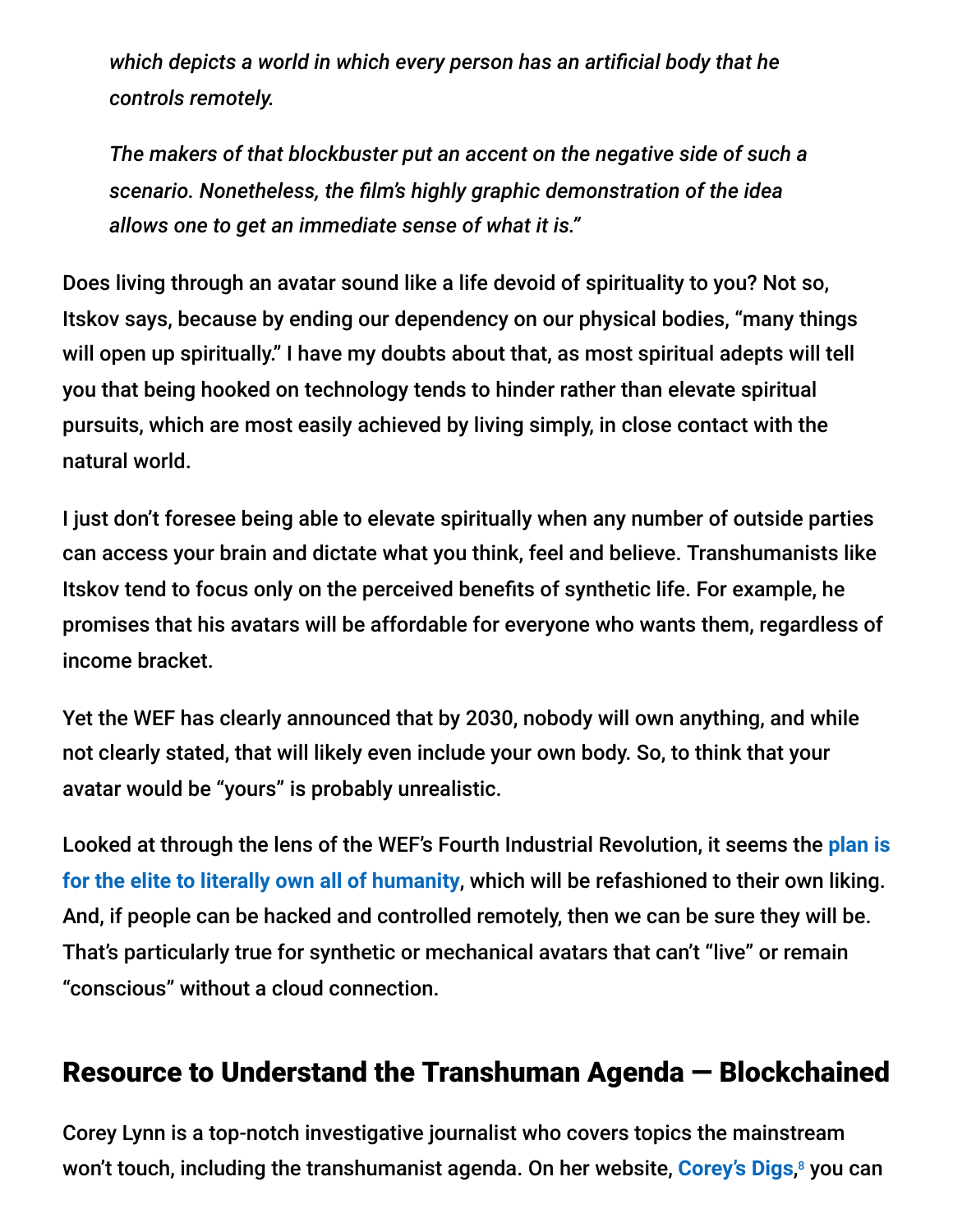find select chapters from her book, "Global Landscape on Vaccine ID Passports."

Chapter 4 in the book is titled "Blockchained," which explains what digital identity is all about. Digital ID is not just a piece of identification, with which you can prove who you are. It will collect and monitor ALL of your data, from your personal finances, education, work history, GPS location 24/7, everything you've ever typed on your computer, your search history, social media presence, emotional status and physical biometrics, down to your DNA.

I will only cover a minor part of that chapter here, the part on human augmentation and artificial intelligence (AI), so for more, be sure to browse through her website or, better yet, read her book, which can be **[purchased on her site](https://www.coreysdigs.com/health-science/corey-lynns-book-on-vaccine-id-passports-and-where-its-headed-is-now-available/)**. The digital PDF is only \$9.95 and a print copy is \$19.95.

#### Big Data, Data Sharing and AI

Make no mistake, transhumanism is the ultimate goal of the technocratic elite, and both "big data" and AI are integral components of that. Without one or both of those, the transhumanist dream is dead in the water. The goal of transhumanism is undoubtedly why there's been so much focus on those two areas in the first place.

So, remember, data gathering, data sharing and AI are not about making your life more convenient. They're to make you obsolete. The intention is to replace you with a synthetic copy of you that can be remotely controlled.

In 2021, the Organization for Economic Co-operation and Development (OECD), an intergovernmental organization that consists of 38 countries that work with various working groups and policy makers, issued a report on the "State of Implementation of the OECD AI principles." So far, 46 countries have adopted these AI principles.

The strategy is to develop centralized repositories of public datasets in each country, and then enable public-private data sharing to build a vast network where each dataset is connected with all the others.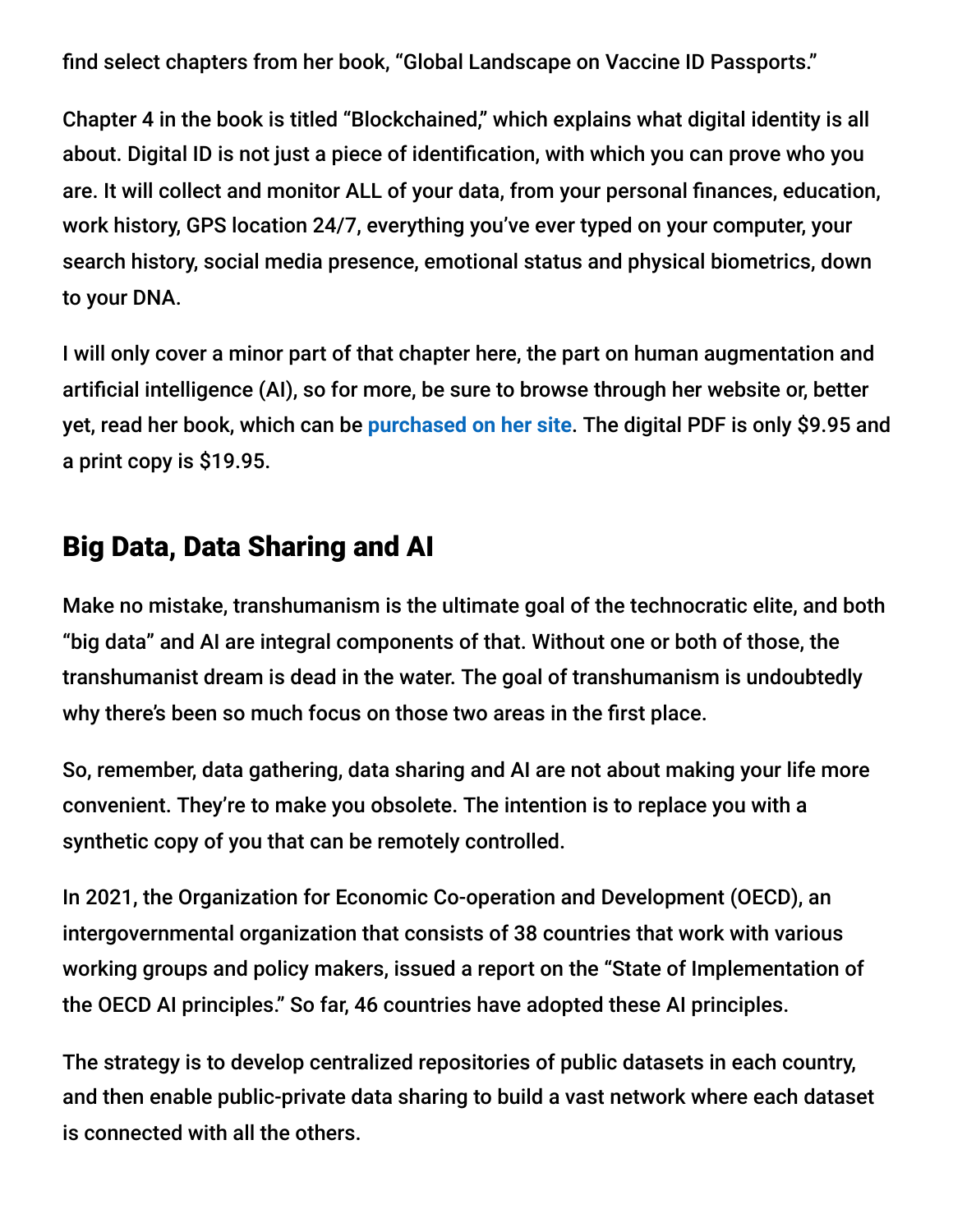### Biosecurity Will Be Used to Justify Surveillance Tyranny

Another report, by the National Security Commission on Artificial Intelligence (NSCAI), founded "to advance the development of artificial intelligence" and "comprehensively address the national security and defense needs of the United States," highlights the need to combat digital disinformation and prioritizing biosecurity.

To help with that, a U.S. government-funded supercomputer is being set up at the Oak Ridge National Laboratory under the direction of the Department of Energy. This AI supercomputer can do more than 1 quintillion calculations per second.

Some of this data sharing is already taking place. As noted by Corey, NATO launched an in-house biometrics system for data sharing between nations in November 2020, and in May 2021, the U.S. military merged its biometrics-enabled watch list with the Department of Defense's automated biometric identification system (ABIS).

*"They are working on multi-modal fusion matching and improving biometric face-matching capability through AI and machine learning, and have already improved their long-range infrared cameras,"* Corey writes. *"Looking toward the near future, they are also focused on palm print biometrics, faces in crowds, integration to identify threats online, and non-traditional latent DNA collection."*

### We Need Biometric Privacy Laws NOW

While surveillance science is moving at lightning speed, regulations and privacy laws are trailing at a snail's pace. A federal biometric privacy bill, the National Biometric Information Privacy Act, was introduced in 2020 but didn't go anywhere. As noted by Corey, it could be resurrected if enough people speak up.

In the U.S., a handful of states do have biometric privacy laws, Illinois' being one of the strictest, but the vast majority have no such protections in place. As reported by Corey:

*"The Illinois Biometric Information Privacy Act (BIPA) requires private entities to inform people in writing that their information is being collected and stored,*